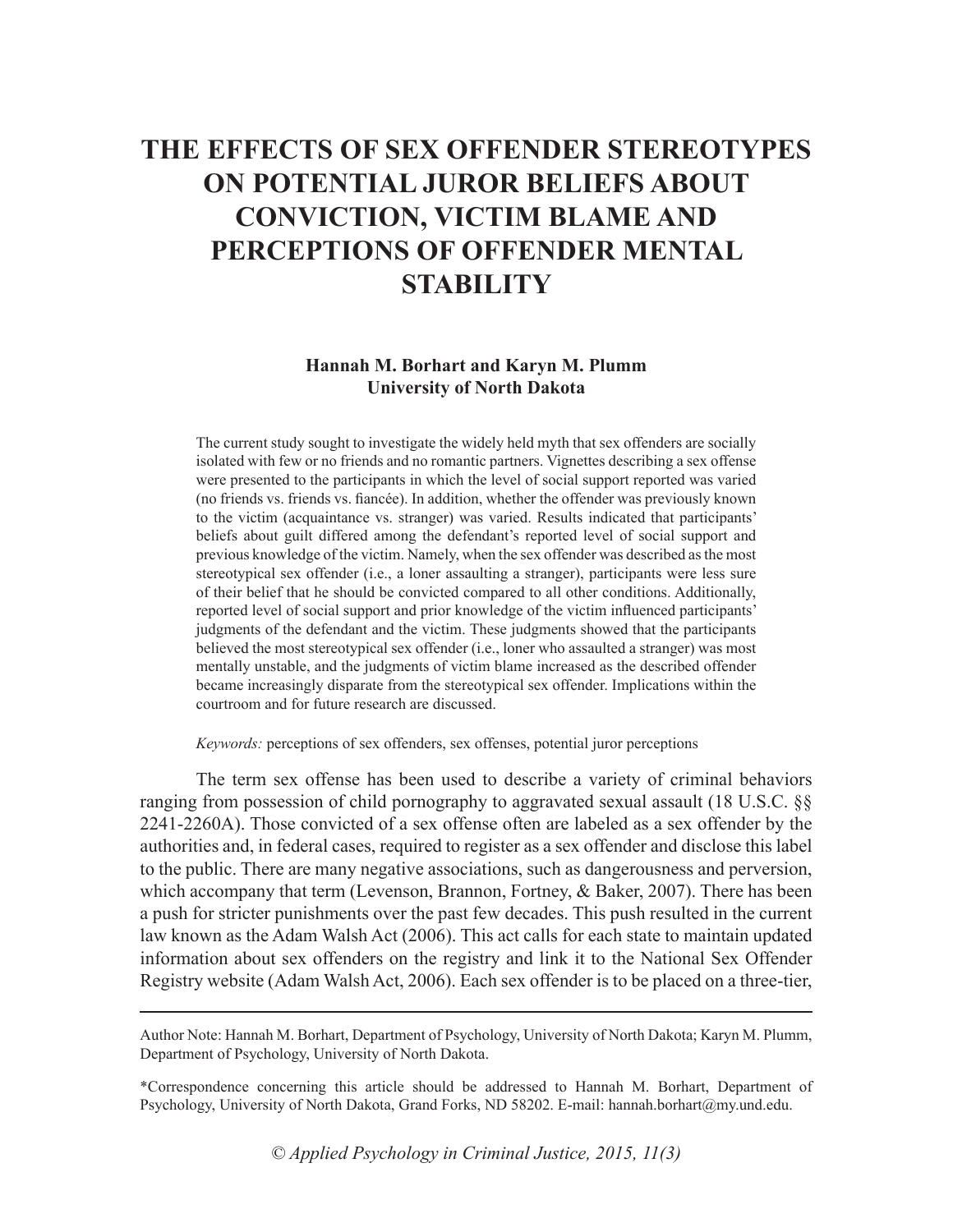offense-based classification system, taking into account their offense and risk for recidivism. It also is required that the registry be available to the public via the internet (Adam Walsh Act, 2006).

The availability to the public via the media and the registry of heinous/severe crimes has led to the development of various stereotypes related to all sex offenders. These stereotypes include a high desire for sex, a frustrated or lacking sex life, the absence of a social life (i.e., are "loners"), and the perpetrator as a stranger to the victim (Bolen, 2001; Harris & Hanson, 2004; Levenson et al., 2007; Vess & Skelton, 2010). It has been argued that stereotypes about sex offenders actually may undermine the purpose of strict punishments for such crimes (e.g., keeping loved ones safe) because the public becomes wary of those who have been labeled instead of other more likely perpetrators (Plumm, Nelson, & Terrance, 2012; Plumm, Austin, & Terrance, 2013; Austin, Plumm, Terrance, & Terrell, 2013). Marshall (1996) examined perceptions of sex offenders in both professionals who work with sex offenders and undergraduate students and found students endorsed more stereotyped characteristics of sex offenders while professionals reflected more actual characteristics of the perpetrators (Fuselier, Durham, & Wurtele, 2002). These authors concluded that educational efforts to increase awareness of the characteristics of sex offenders have had some effect because the general public has gotten better at accurately describing sex offenders rather than relying on stereotypes. However, some stereotypes are being neglected in these educational efforts.

## *Sex Offender Stereotypes*

Some of the most prevalent stereotypes of sex offenders are (1) they are strangers to their victims, and (2) they are "dirty old men" or "loners." Historically, many efforts have been made to increase awareness of stranger offenses through the use of "stranger danger" campaigns. These efforts also have included legal statutes to make adults aware of dangerous strangers in their area (Adam Walsh Act, 2006). These efforts seem to have had some effect. One study found that 90% of parents warn their children about strangers but less than half warn their children about known adults, adolescents, relatives, parents, or siblings (Wurtele, Kvaternick & Franklin, 1992). Despite these efforts to make people aware of "stranger danger," this approach is not consistent with the facts of sexual offenses.

People known, rather than unknown, to the victim, more often perpetrate sexual offenses. In many of these cases, family members or friends perpetrate these offenses (Levenson et al., 2007). The Bureau of Justice Statistics for the year 2009 reported that 79% of perpetrators were known to their victims, which is in contrast to the 21% of perpetrators who were strangers to their victims (Truman & Rand, 2010). Stereotypes held by the public seem to be somewhat disparate with these statistics. Morison and Greene (1992) reported that about 20% of jurors endorsed the "stranger to the victim" stereotype of sex offenders. In addition, they found a significant number of jurors were unaware that offenses are normally intra-familial incidents. In a more recent study, Levenson et al. (2007) found that respondents accurately recognized that many victims do know their assailant; however, they overestimated the number of offenses perpetrated by strangers.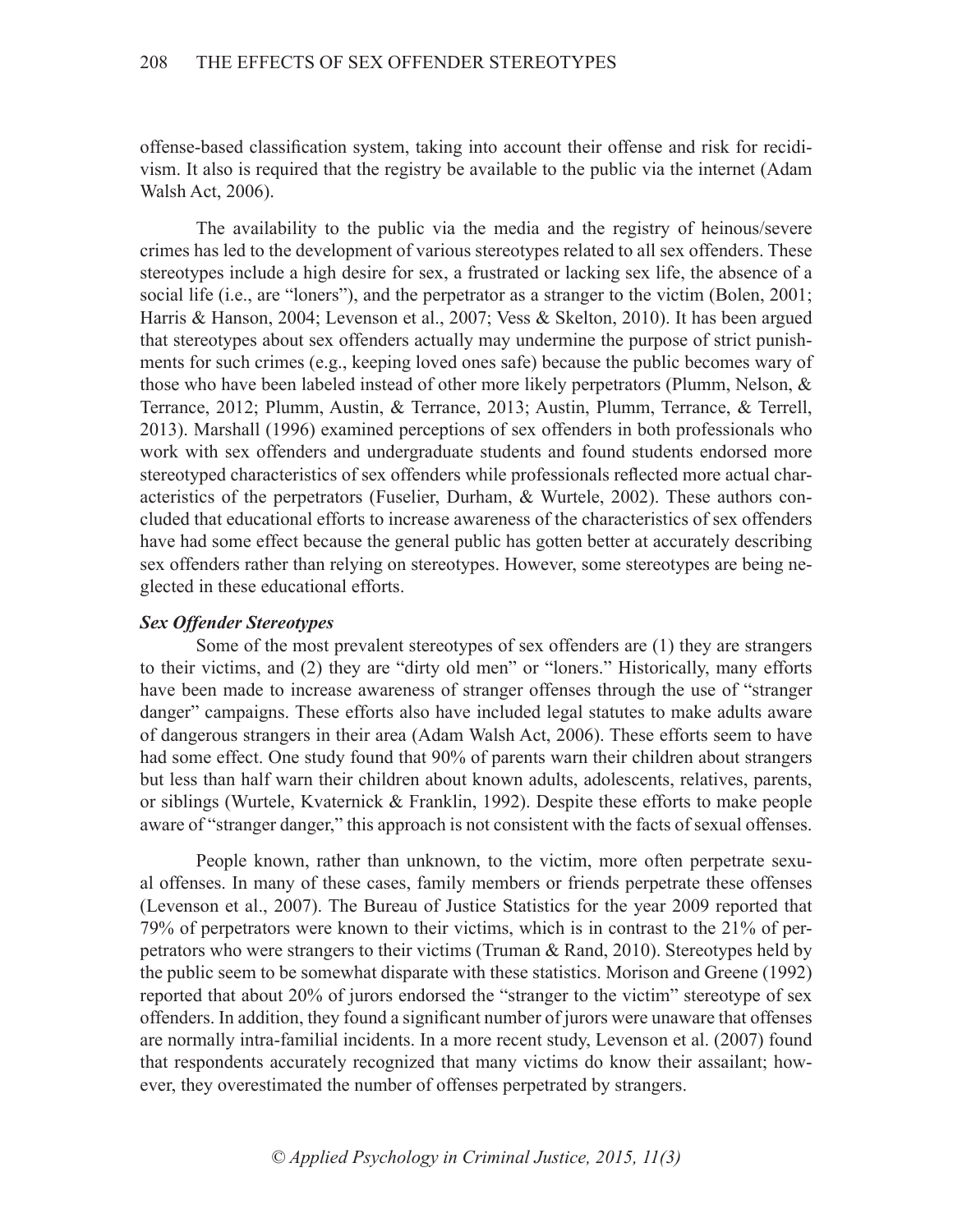There are a number of specific stereotypes that feed into the notion of the "loner." The most common way the loner stereotype is portrayed is the "dirty old man." Morison and Greene (1992) found that 20% of jurors supported the "dirty old man" stereotype as an accurate portrayal of sexual offenders. Although this is a common stereotype held by the general public, most sexual offenders are aged 29 or younger (U.S. Department of Justice, 1997).

Similarly, the myth that the main motivation of a sex offense is the desire for sex suggests that the sexual offenders lack a sex life and a social life and are frustrated by this deficit (Bolen, 2001). For example, Conte and Fogarty (1989) found that one-third of parents sampled endorsed the belief that sexual offenders are "unmarried, immature, and socially inept." However, this myth is largely incorrect. Elliot, Brown, and Kilcoyne (1995) reported that most sexual offenders are in steady or married relationships. Mann and Hollin (2007) interviewed a sample of rapists and child molesters and asked them to describe their reasons for offending. Although some offenders cited "sexual pleasure" as the reason for their offenses, many others cited reasons such as a need for respect/control, alleviation of stress, impulsivity, and revenge (Mann & Hollin, 2007). Other studies also have shown that the main motivation for some rapists is not the desire for sex, citing reasons such as the desire for control, power, dominance, and hostility (Prentky & Knight, 1991; Canter, Bennell, Alison, & Reddy, 2003). The stereotypes, including the "loner" and the perpetrator generally unknown to the victim, may lead to public misperceptions of who a typical offender may be, which in turn may have some effect on the decision-making process for potential jurors in such cases.

### **PURPOSE**

The current study sought to investigate the widely held myths that sex offenders are (1) socially isolated with few or no friends and no romantic partners and (2) they are strangers to the victim. To this end, we varied the level of social support reported (no friends vs. friends vs. fiancée) in a description of a sex offense as well as whether or not the offender previously was known to the victim. It was predicted, given the stereotypes held, participants would view the loner/stranger as more typical of a sex offender and, therefore, punish him more harshly than the offender in other conditions.

### **METHOD**

### *Participants*

A total of 238 questionnaires were completed. Data from 27 respondents were removed from further analysis due to failing a comprehension check. One hundred, fiftyfour females, 55 males and 2 who declined to provide gender information completed the 211 remaining questionnaires. The mean age of respondents was 20.33. The majority of the sample were Caucasian (92.9%), with the remainder being African American (1.9%), Asian (2.4%), Native American (1.4% each), Hispanic (0.5%). Two participants (0.9%) declined to answer. A large majority of the sample was heterosexual (96.7%).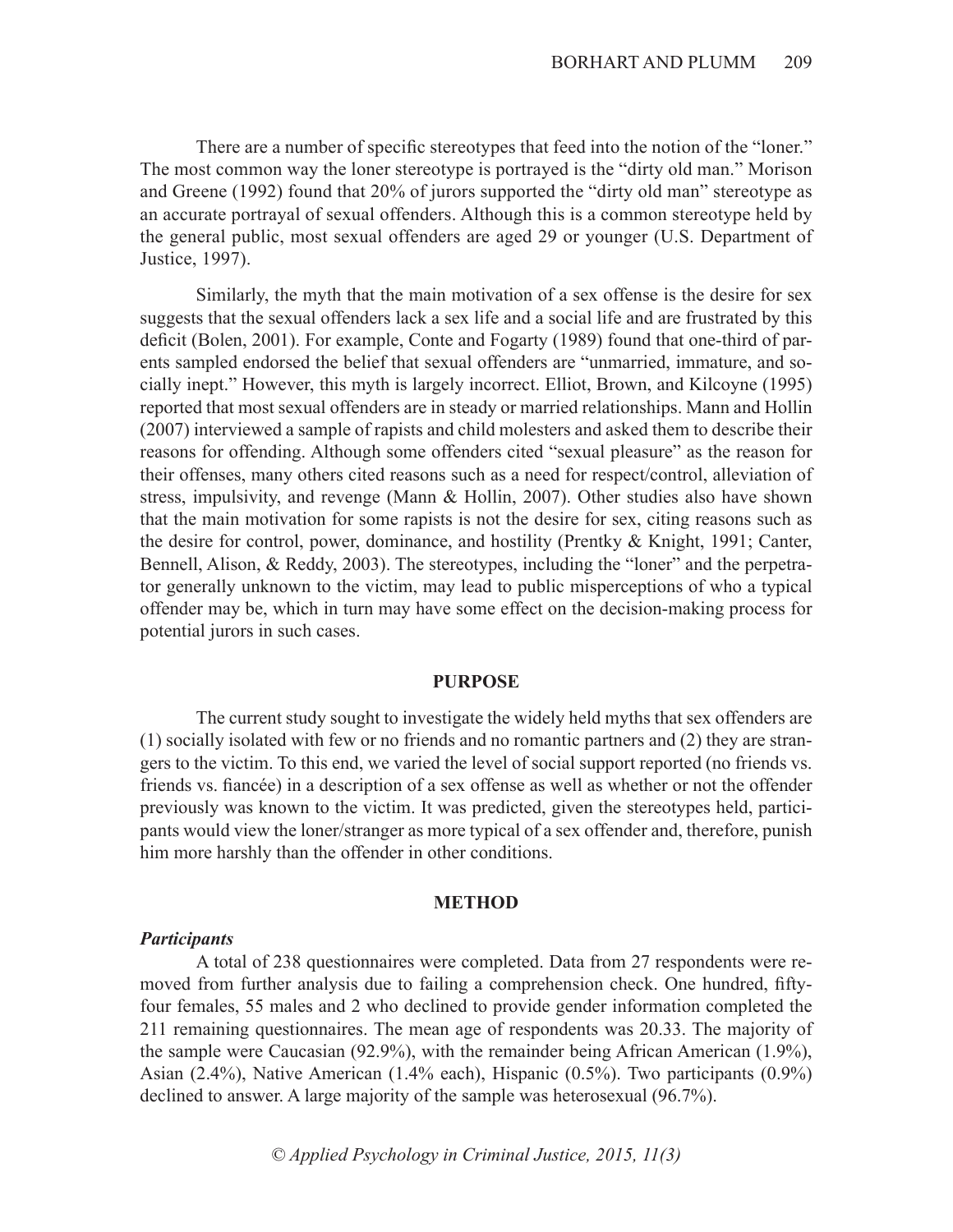# *Materials*

**Vignettes.** Participants were asked to read one of six vignettes, each approximately 175 words long, which depicted a sexual assault. These vignettes were presented as a newspaper article with the title "Suspect Charged in Connection with Park Rape." It included information about the location of the rape, age of the defendant and the victim, and available evidence (i.e., eyewitness testimony and DNA). In these vignettes, the victim stated that she either knew the defendant as an acquaintance, or he was a stranger. The defendant was depicted as a loner (i.e., no support), a friendly man (i.e., support from friends), or a man who had an established romantic relationship (i.e., he had a supportive fiancée). These depictions were written as a newspaper article with interviews of the defendant's coworkers and neighbors. These vignettes are included in Appendix A.

# **Questionnaires**

**Demographics.** Participants were asked to respond to several demographic variables. The participants indicated their sex, race, sexual orientation, and level of education.

**Verdict**. Participants were asked to choose "guilty" or "not guilty" on the basis of the information provided to them.

**Beliefs about Conviction**. Participants who chose a guilty verdict were asked to rate their private beliefs about conviction of the defendant for sexual assault. The scale ranged from 0 (certain the defendant should not be convicted) to 10 (certain the defendant should be convicted).

**Victim Blame**. The victim blame scale consisted of six items including: "The victim is partly to blame for the actions of the defendant;" "The defendant's actions were reasonable;" "The victim should know to be more careful in interactions with certain people;" "The defendant was provoked;" "The defendant's actions were justified;" and "The victim deserved it." The scale ranged from 0 (strongly disagree) to 6 (strongly agree) and had a reliability of Cronbach's alpha  $= 0.809$ .

**Defendant Mental Instability**. Participants were asked to respond to the statement "The defendant is mentally unstable" on a scale ranging from 0 (strongly disagree) to 6 (strongly agree).

# *Procedure*

The study was conducted in accord with prevailing ethical principles and was approved by the Institutional Review Board. This study was conducted online using Qualtrics survey software. University students were offered course credit for their participation. Participants randomly were assigned to read one of six vignettes carefully then answer the questionnaires described above. After reading the vignettes and answering the questionnaires, the respondents answered questions to check their comprehension of the vignette. The respondents who were unable to answer these questions accurately were removed from further analysis.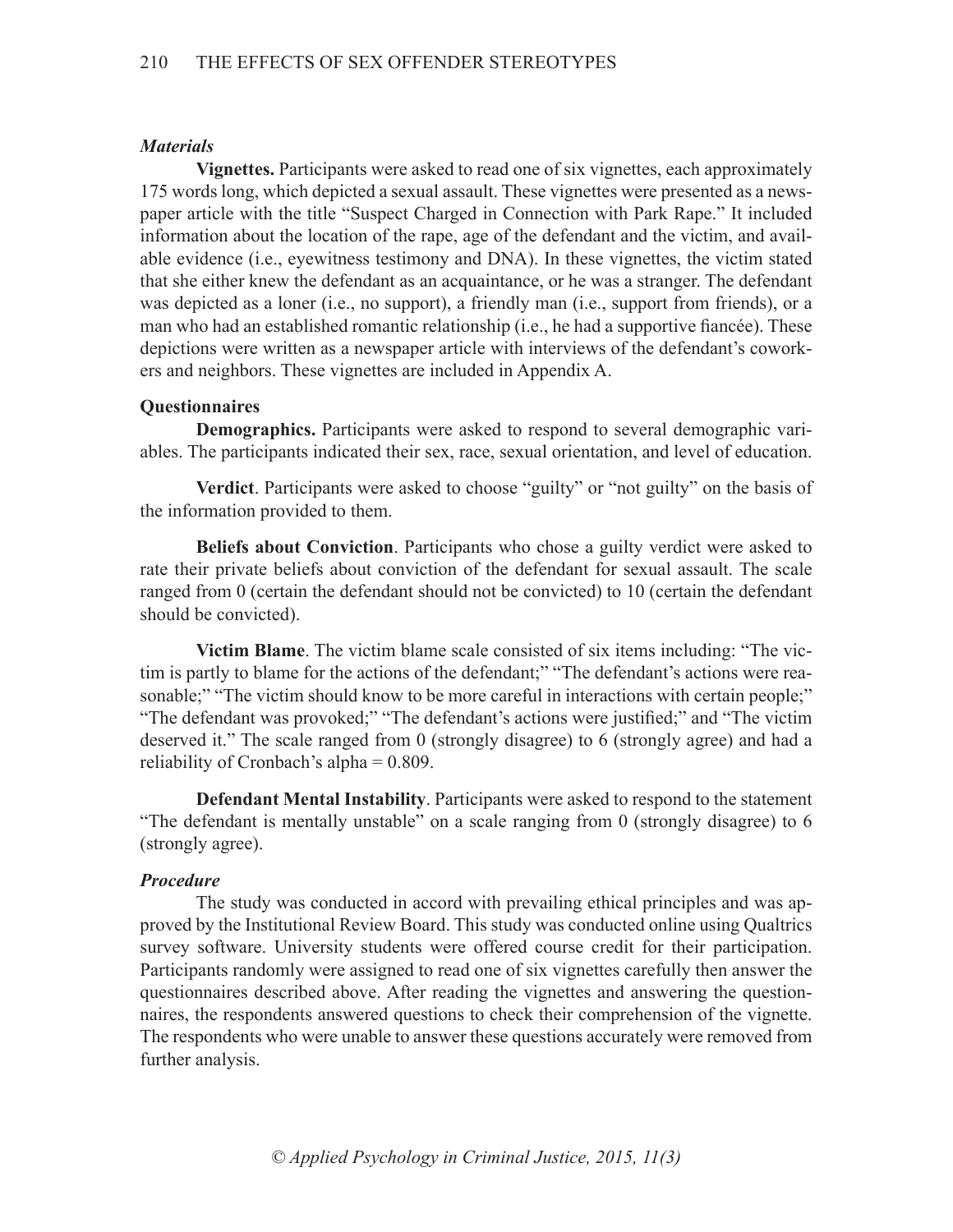### **RESULTS**

### *Verdict/Beliefs about Conviction*

Participants were asked to render a verdict of "guilty" or "not guilty" of the charges. The majority (74.4%;  $n = 157$ ) of participants found the defendant guilty. For those that did choose a guilty verdict, they were asked a follow-up question related to their private belief (i.e., not bound by legal standards) of how certain they were the defendant should be convicted. We conducted a 2 (known to victim: stranger vs. acquaintance) X 3 (support: loner vs. friend vs. fiancée) analysis of variance (ANOVA) on their private belief about conviction as a sexual assault. Results indicated a significant main effect for known to victim,  $F(1, 151) = 5.82$ ,  $p = 0.017$ , such that participants were more certain of conviction when the defendant was an acquaintance  $(M = 93.55, SD = 1.60)$  than when the defendant was a stranger  $(M = 9.15, SD = 1.83)$ . This was qualified by a significant interaction with support,  $F(2, 151) = 4.12$ ,  $p = 0.018$ . Simple effects analyses of known to victim at each level of support indicate significance for the loner condition only,  $F(2, 151) = 10.20$ ,  $p =$ 0.002, such that participants reading the defendant was a loner with no support had greater belief in conviction for a sexual assault when the defendant was an acquaintance  $(M = 9.80)$ ,  $SD = 1.73$ ) rather than when the defendant was portrayed as a stranger to the victim ( $M =$ 7.92, *SD* = 2.23). See Figure 1.



*Figure 1:* Participant's private beliefs of guilt by support and assault type

*© Applied Psychology in Criminal Justice, 2015, 11(3)*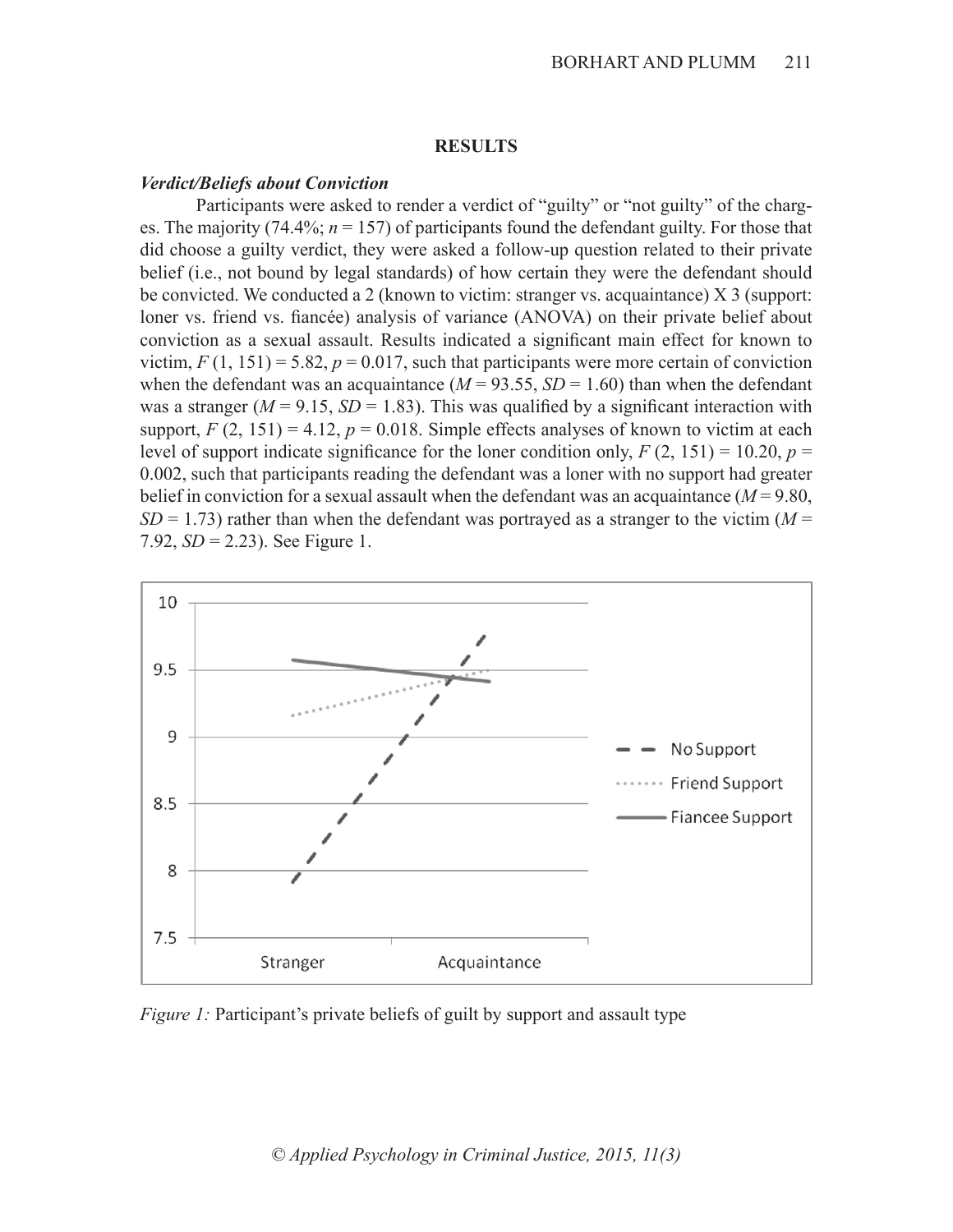### *Victim Blame*

Regardless of their beliefs of guilt and conviction, we asked all participants to respond to questions related to the perceptions of the victim and defendant. We conducted a 2 (known to victim: stranger vs. acquaintance) X 3 (support: loner vs. friend vs. fiancée) ANOVA on victim blame. Results indicated a significant interaction,  $F(1, 205) = 4.68$ ,  $p = 0.010$ . Simple effects analyses of known to victim at each level of support indicated significance for fiancée support only,  $F(2, 205) = 7.01$ ,  $p = 0.009$ , such that when fiancée support was indicated, participants placed higher amounts of blame on the victim when the defendant was known to the victim  $(M = 2.43, SD = 1.00)$  than when the defendant was a stranger to the victim  $(M = 1.85, SD = 0.99)$ . See Figure 2.



*Figure 2:* Participant's level of victim blame by support and assault type

# *Defendant Mental Instability*

We conducted a 2 (known to victim: stranger vs. acquaintance) X 3 (support: loner vs. friend vs. fiancée) ANOVA on perceptions of the defendant's mental stability. Results indicated a main effect for support,  $F(1, 204) = 6.39$ ,  $p = 0.002$ . Planned, least significant difference, and pairwise comparisons indicated the loner condition differed significantly from the friend and the fiancée conditions, which did not differ from one another. Namely, participants reading the defendant was a loner with no support were more likely to perceive him as mentally unstable ( $M = 4.68$ ,  $SD = 1.49$ ) than those reading he had friend support  $(M = 3.78, SD = 1.50)$  or fiancée support  $(M = 3.95, SD = 1.61)$ .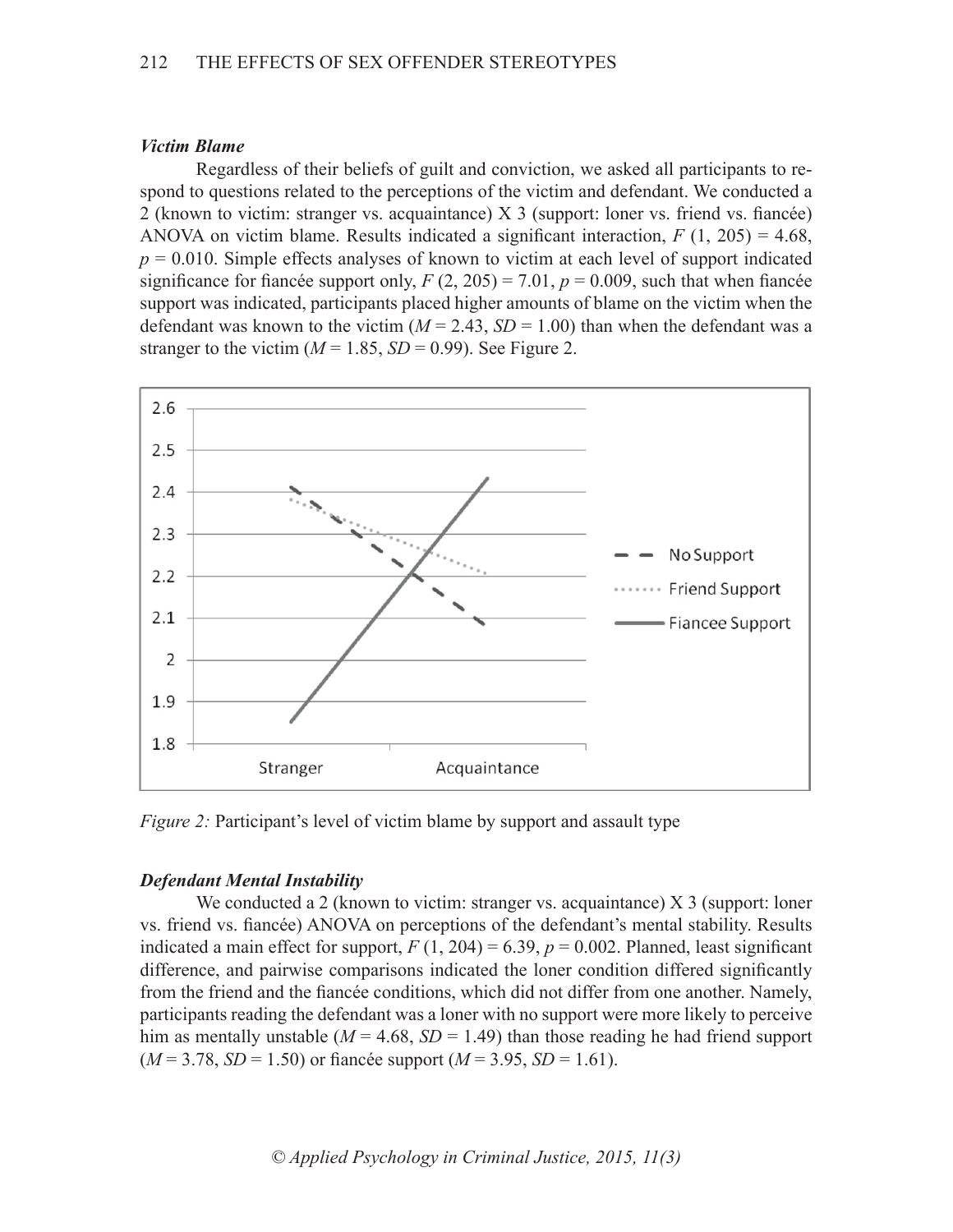### **DISCUSSION**

The purpose of this study was to investigate the myths that sexual offenders are socially isolated with no friend or romantic partner support and that they are strangers to their victims. The levels of support were varied as well as whether or not the victim was previously known to the offender. Results showed when the sexual offender most closely matched the stereotypes, he was judged as more mentally unstable, but participants also had the least certain private beliefs about his conviction than other offenders who were less stereotypical. Results also showed that victim blame is increased when the sexual offender in the vignette was least stereotypical (i.e., he had fiancée support and was previously known to the victim).

Past and present public awareness campaigns, such as the "stranger danger" campaign, attempt to increase the awareness of stranger abductions and stranger sexual assaults. The research following these campaigns seems to suggest the public generally has internalized these messages. For example, this research has shown a large percentage of parents warn their children about strangers but less than half warn their children about other statistically more likely offenders (Wurtele et al., 1992). Since many people tend to believe strangers commit most assaults, stranger offenders often are portrayed as the stereotypical sexual offender.

For the present study, participants who indicated they believed the defendant in the vignette was guilty were further asked about their private belief about guilt (outside of the confines of the legal system's requirements). Even though all the participants who answered the private belief question believed the defendant was guilty, they were less convinced about the guilt of an offender who was described as a loner with no support when the victim was a stranger than when the victim was an acquaintance. A loner with no support who sexually assaults an acquaintance is not the stereotypical sex offender (e.g., Levenson et al., 2007; Conte & Fogarty, 1989). Thus, when the victim was an acquaintance and the offender was a loner with no support, the described defendant did not fit well with the stereotypical sexual offender. That is, the general public is taught through public awareness campaigns ('stranger danger') and through other media portrayed stereotypes ('loner') that sexual offenders are unlikely to assault people with whom they are acquainted (e.g., Wurtele et al., 1992; Morison & Greene, 1992). This background belief system surrounding sexual offenders may have increased the likelihood that participants would react more strongly (i.e., have a higher private belief of the guilt of the defendant) in the vignette in which a man with no social support sexually assaulted someone he knew. Alternatively, internal views of a stranger who sexually assaults someone, as portrayed in the media and through public awareness campaigns, may lead victims and participants to tend to be less wary of acquaintances. Consistent with this, participants may believe the sexual offender who takes advantage of the implicit trust of those with whom he is acquainted is more criminal. Therefore, they are more certain he should be convicted. A trend of increased private beliefs in the guilt of a defendant who sexually assaulted a victim when the defendant violates at least one of the tested stereotypes of sexual offenders was found. The only case in which participants were significantly less certain of the defendant's conviction was the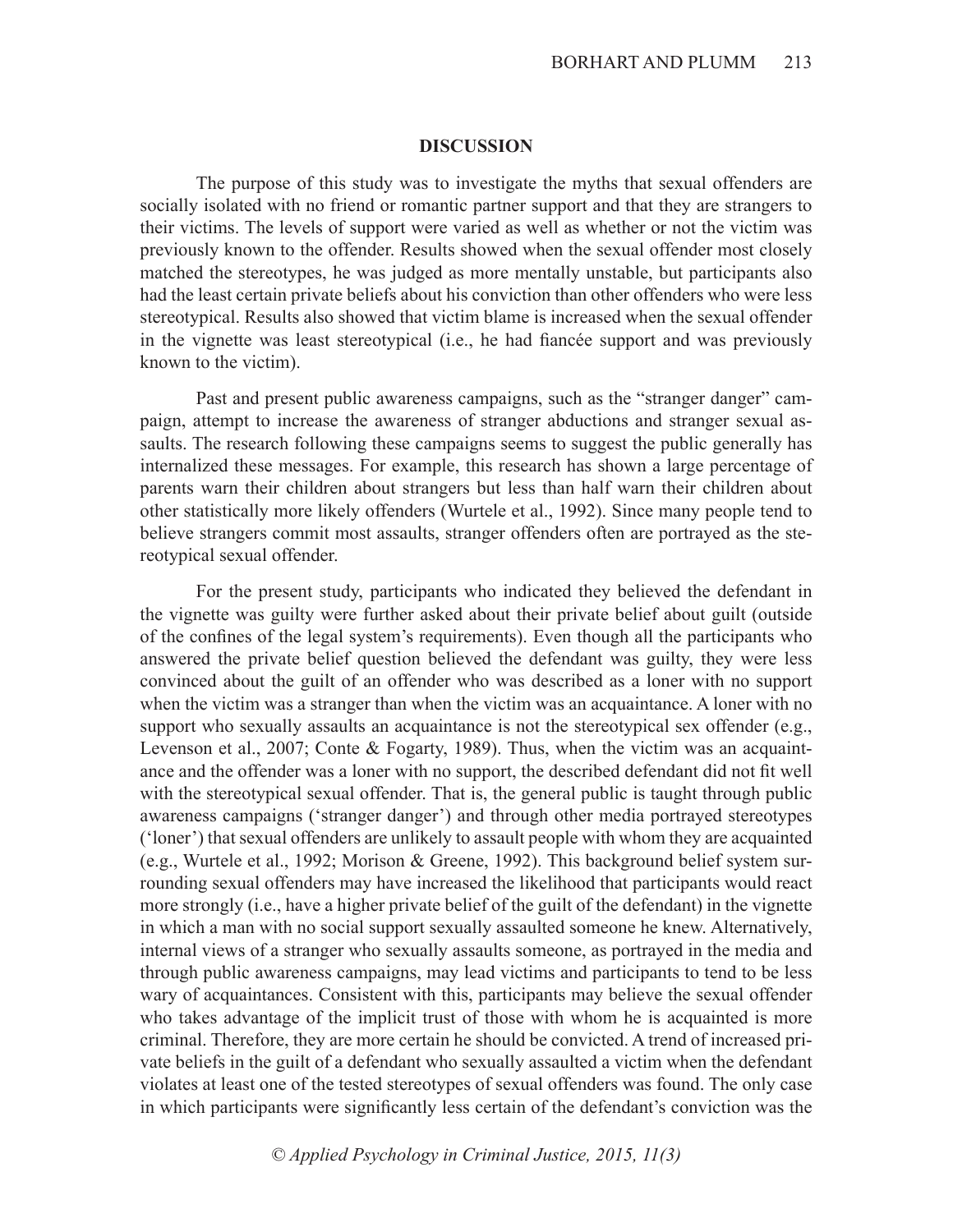case where the defendant adhered to the tested stereotypes (i.e., he was a loner with no support, and he sexually assaulted a stranger). This finding is contrary to our hypothesis that participants would punish the defendant in the loner and stranger condition more harshly.

Despite being more certain of conviction with the cases that portrayed the defendant as different in some way from the stereotypical sexual offender, participants who read about the defendant most disparate from the stereotypical sex offender (i.e., the offender with fiancée support who assaulted an acquaintance) blamed the victim significantly more for the offense. The participants may have believed that the victim was more to blame because the defendant in this case does not match ingrained stereotypes. Thus, when the defendant does not match the stereotypical sex offender, the participants may have had a more difficult time reconciling their implicit stereotypes and the described defendant.

Further evidence that participants may have had a difficult time reconciling the stereotypes with the description of the defendant is apparent in their stated reasons for private beliefs. Participants were given the chance to explain their reasoning for private beliefs regarding the victim and the defendant in an open-ended question following rating their private beliefs of conviction. The participants' responses seemed to be grouped into two themes: she was lying (e.g., "He probably didn't rape her. Girls lie to get attention or because they suddenly feel like it was the wrong thing to do") and that he was "too good of a man" to sexually assault an acquaintance (e.g., "he does not come off as a man to sexually assault someone. He sounds like he is happy with his fiancée and there were not much evidence supporting that he committed this crime" or "I don't think a good man would do something extremely out of character like that"). These examples illustrate the types of explanations given by participants to explain why a defendant who does not match their mental image of a stereotypical sex offender could be accused of a sexual assault: the victim had something to do with it and, thus, she deserves more blame. This finding is consistent with our hypothesis; that is, participants would view the defendant in the loner and stranger condition as a more typical sex offender and, therefore, punish him more harshly. In this case, the defendant was most disparate from the stereotypical sex offender, and participants blamed the victim more than the other conditions, suggesting that the participants might punish this defendant less than the stereotypical sex offender.

Consistent with other stereotypes described in the literature, the sex offender who most closely resembles the stereotypical sex offender also was judged to be more mentally unstable. A loner with no support most closely fits the stereotypes held by the general public, namely the "dirty old man" and the "unmarried, immature, and socially inept" stereotypes (Morison & Greene, 1992; Bolen, 2001; Conte & Fogarty, 1989). Since the defendant in the loner condition is a close representation of a stereotypical sex offender, other stereotypes surrounding the defendant may be activated. It has been fairly well documented that the general public holds the stereotype that sex offenders are "mentally ill" (Weekes, Pelletier, & Beaudette, 1995; Bolen, 2001; Valliant, Furac, & Antonocwicz, 1994). The notion of heuristic activation has been examined in the social cognition literature, focusing mostly on category based processing or stereotyping (e.g., Bodenhausen, 1988; Bodenhausen &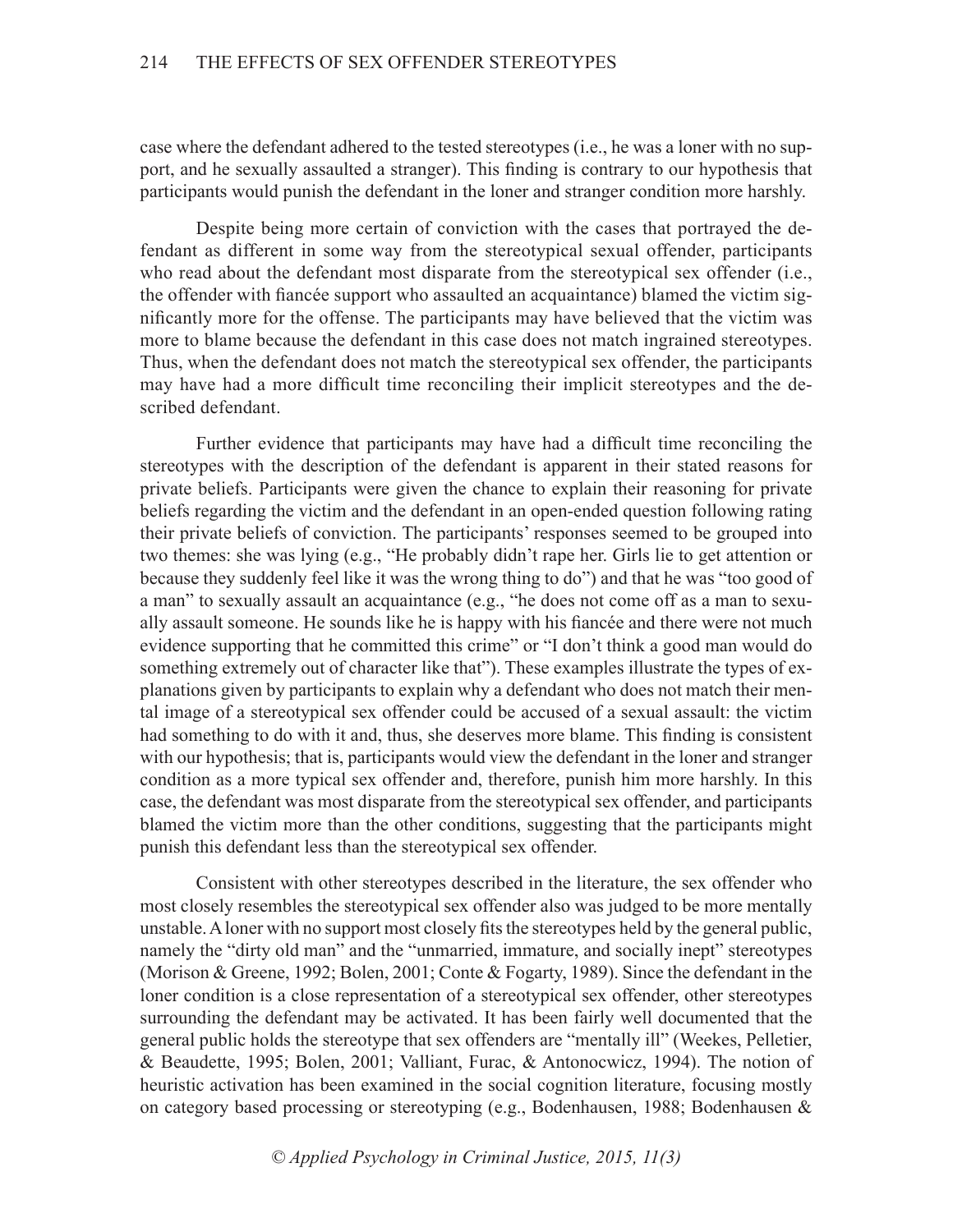Wyer, 1985). The notion suggests that in order to simplify complex or demanding tasks, such as rating sex offenders on various demographic and characteristic dimensions based on relatively little provided information, ingrained and primed stereotypes tend to spread their activation to other related but unprimed stereotypes. Our finding of the stereotypical sexual offender being viewed as more mentally ill suggests that the participants likely were holding more than one stereotype about sexual offenders at once and the condition in which the "sex offender" heuristic was most activated (i.e., the loner condition) spread activation to other, related stereotypes (e.g., mentally ill).

### *Limitations and Future Directions*

The majority of our sample was Caucasian, and all had at least some college education. Prior research has shown students tend to hold more stereotypical views of sexual offenders than professionals (Fuselier et al., 2002). In addition, these researchers found students tended to believe that sexual offenders function at a significantly lower interpersonal level than research would suggest (Elliot et al., 1995). Following this logic, it is possible to surmise that community members with less education (i.e., high school graduates or lower) would be less knowledgeable about sexual offenders than a more educated group, such as our sample, and there is some evidence of this (Morison & Greene, 1992). Our sample did not include any individuals who did not have at least some college education; therefore, we could not make any comparisons between less educated individuals and more highly educated individuals. This is important for future research to consider since the people likely to be shaping perceptions of stereotypes and educating young people about sexual offenders (e.g., parents, caregivers, clergy, and teachers) are community members who may or may not have the level of education of the current sample and arguably may be more prone to believing prevailing stereotypes of sexual offenders.

The sample in this study is largely Caucasian women which could be a limitation. Prior research has found that women tend to recommend higher rates of sex offender registration when the victim of the sexual assault was the same race as they are (Stevenson, Sorenson, Smith, Sekely, & Dzwairo, 2009). This same result was not found in men. Rates of registration were not examined in this study, and no information was given about the defendant or victim's race, but it may be possible that these findings also would suggest increased rates of belief in guilt based on participant's gender and victim's race. If this is the case, it will be important in future research to examine the differences in private beliefs in conviction across participant race and gender.

In addition, the lack of racial and ethnic diversity in our sample could lead to skewed results. Miller, Rossi, and Simpson (1986) found that while Caucasian men and women tend to use the same or similar principles in judging the appropriateness of sentencing in crimes (including forcible rape), African Americans use different principles of judgment. They also reported that African American women tend to use the harshest principles of judgment for violent crimes, such as forcible rape. Due to this difference reported on the judgments of appropriate sentences for crimes such as violent rape, differences in private beliefs of conviction may have varied across race and gender. Future research should examine this by collecting a more diverse sample in terms of both gender and race.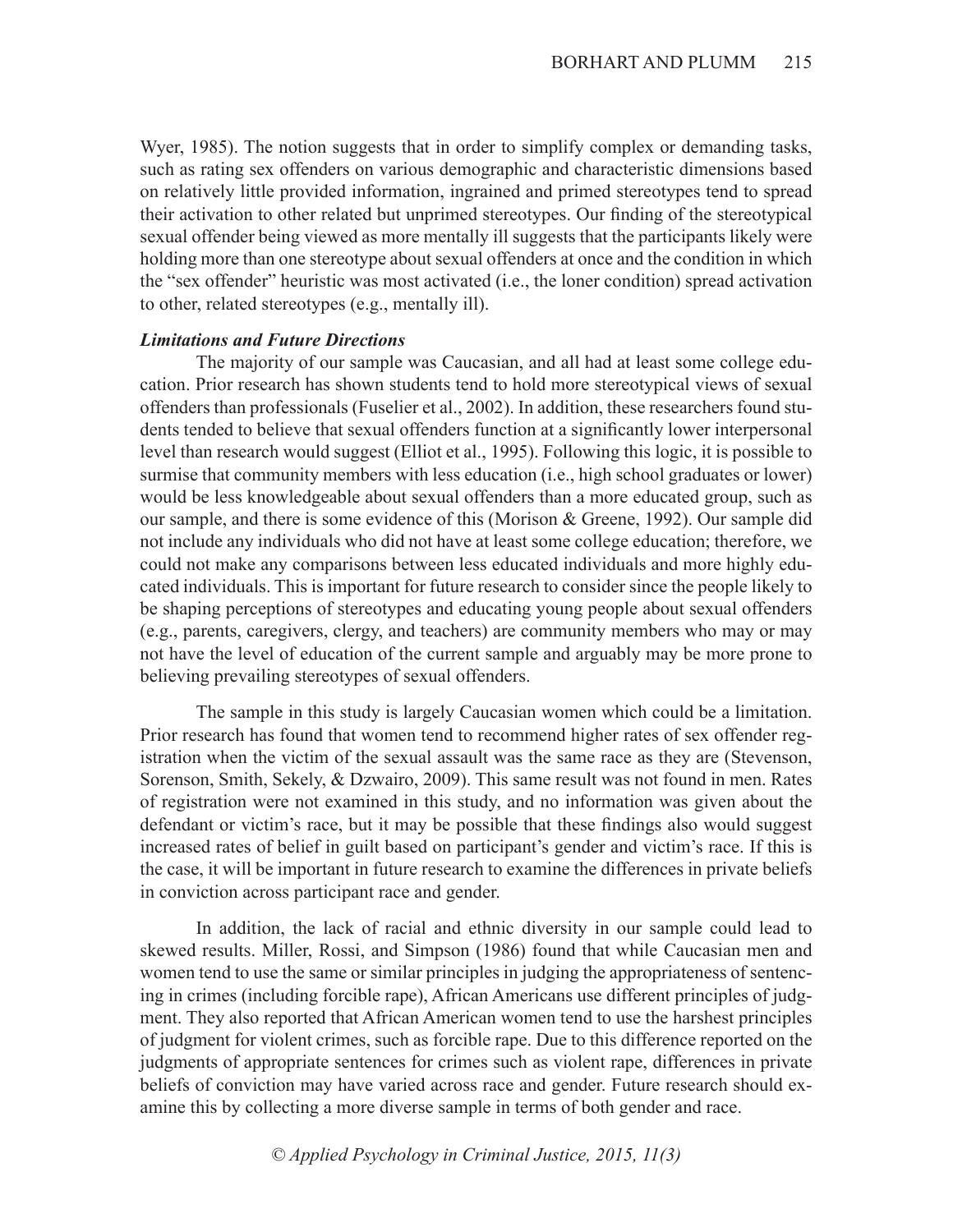Limitations aside, our findings show that while stereotypes of sexual offenders may be changing (Fuselier et al., 2002), many stereotypes are still well ingrained and aid people in making judgments of guilt about the sexual offender. Increased education efforts to lessen the hold of sexual offender stereotypes in the public and increased awareness of the actual characteristics and demographics of sexual offenders may help to increase identification of sexual offenders and increase reporting of sexual abuse. For example, in our study the victim was blamed most when she was sexually assaulted by an engaged acquaintance. This case does not follow the stereotyped sexual offender (e.g., loner and stranger) but does more closely follow actual characteristics of sexual offenders (e.g., Truman & Rand, 2010; Elliot et al., 1995). If education of these actual characteristics of sexual offenders can be increased, victim blame may be lessened and reporting may increase thereby decreasing the danger of ignorance of sexual offender characteristics.

#### **REFERENCES**

Adam Walsh Child Protection and Safety Act of 2006, H. R. 4472, 109<sup>th</sup> Cong. (2006).

- Austin, A., Plumm, K. M., Terrance, C. A., & Terrell, H. K. (2013). No halos for sex offenders: An examination of the effects of appearance and gender on the perceptions of sex offenders. *Applied Psychology in Criminal Justice, 9*, 124-136.
- Bodenhausen, G. V. (1988). Stereotypic biases in social decision making and memory: Testing process models of stereotype use. *Journal of Personality and Social Psychology, 55,* 726-737.
- Bodenhausen, G. V. & Wyer Jr., R. S. (1985). Social stereotypes and information-processing strategies: The impact of task complexity. *Journal of Personality and Social Psychology, 48,* 267-282.
- Bolen, R. M. (2001). *Child sexual abuse: Its scope and our failure.* New York: Kluwer Academic.
- Canter, D. V., Bennell, C., Alison, L. J., & Reddy, S. (2003). Differentiating sex offences: A behaviorally based thematic classification of stranger rapes. *Behavioral Sciences and the Law, 21*(2), 157-174.
- Conte, J. R. & Fogarty, L. A. (1989). Attitudes on sexual abuse prevention programs: A national survey of parents. Seattle, WA: J.R. Conte, School of Social Work, University of Washington.
- Elliot, M., Brown, K., & Kilcoyne, J. (1995). Child sexual abuse preventions: What offenders tell us. *Child Abuse and Neglect, 19*, 579-584.
- Fuselier, D. A., Durham, R. L., & Wurtele, S. K. (2002). The child sexual abuser: Perceptions of college students and professionals. *Sexual Abuse: A Journal of Research and Treatment, 14*(3), 271-280.
- Harris, A. J. R., & Hanson, R. K. (2004). *Sex offender recidivism: A simple question* (No. 2004-03). Ottawa, Canada: Public Safety and Emergency Preparedness Canada.
- Levenson, J. S., Brannon, Y., Fortney, T., & Baker, J. (2007). Public perceptions about sex offenders and community protections policies. *Analyses of Social Issues and Public Policy, 7*(1), 1-25.
- Mann, R. E., & Hollin, C. R. (2007). Sexual offenders' explanations for their offending. *Journal of Sexual Aggression, 13*(1), 3-9.
- Marshall, W. L. (1996). Assessment, treatment and theorizing about sex offenders: Developments during the past twenty years and future directions. *Criminal Justice and Behavior, 23*(1), 162-199.
- Miller, J. L., Rossi, P. H., & Simpson, J. E. (1986). Perceptions of justice: Race and gender differences in judgments of appropriate prison sentences. *Law and Society Review, 20*(3)*,* 313-334.
- Morison, S., & Greene, E. (1992). Juror and expert knowledge of child sexual abuse. *Child Abuse and Neglect, 16,* 595-613.
- Plumm, K. M., Austin, A., & Terrance, C.A. (2013). Perceptions of sex offenses: Impacts of gender of perpetrator and victim. *American Journal of Forensic Psychology, 31*(4), 55-72.
- Plumm, K. M., Nelson, K., & Terrance, C. A. (2012). A crime by any other name: Effects of media reporting on perceptions of sex offenses. *Journal of Media Psychology, 17*, 1-29.
- Prentky, R. A., & Knight, R. A. (1991). Rape and rapists: Theory and treatment. *Journal of Consulting and Clinical Psychology, 59,* 643-661.

*© Applied Psychology in Criminal Justice, 2015, 11(3)*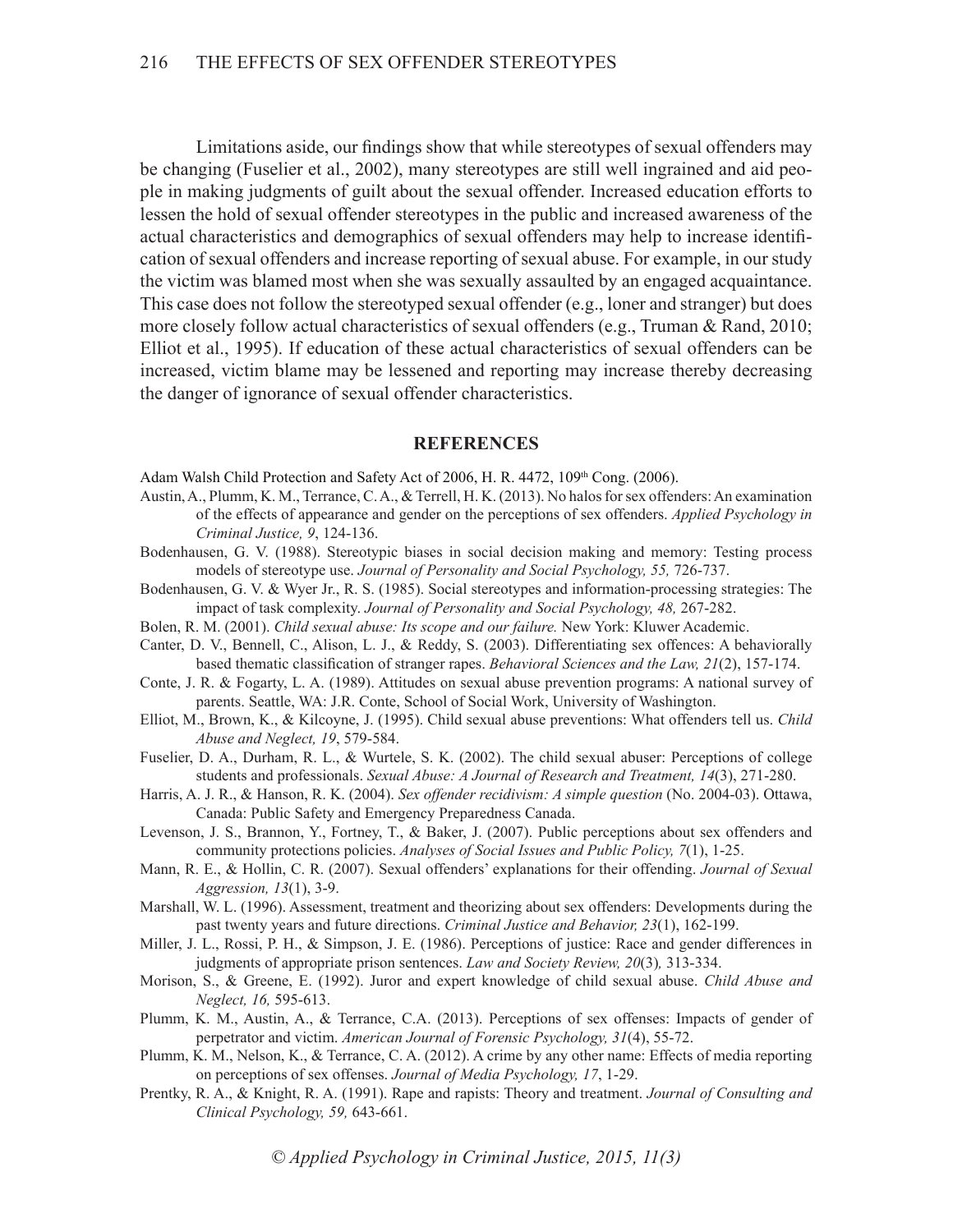- Sanghara, K. K. & Wilson, J. C. (2006). Stereotypes and attitudes about child sexual abusers: A comparison of experienced and inexperienced professionals in sex offender treatment. *Legal and Criminological Psychology, 11,* 229-244.
- Stevenson, M. C., Sorenson, K. M., Smith, A. C., Sekely, A., & Dzwairo, R. A. (2009). Effects of defendant and victim race on perceptions of juvenile sex offenders. *Behavioral Sciences and Law, 27,* 957-979.
- Truman, J. L., & Rand, M. R. (2010). *Criminal victimization, 2009.* Washington, DC: U.S. Department of Justice, Office of Justice Programs, Bureau of Justice Statistics.
- 18 U.S.C. §2242 (2011).
- U.S. Department of Justice. (1997). Sex offense and offenders: An analysis of data on rape and sexual assault. Washington, DC: Bureau of Justice Statistics.
- Valliant, P., Furac, C., & Antonocwicz, D. (1994). Attitudes towards sex offenders by female undergraduate university students enrolled in a psychology programme*. Social Behaviour and Personality, 22*, 105-110.
- Vess, J., & Skelton, A. (2010). Sexual and violent recidivism by offender type and actuarial risk: Reoffending rates for rapists, child molesters and mixed-victim offenders. *Psychology, Crime & Law, 16*(7), 541-554.
- Weekes, J., Pelletier, G., & Beaudette, D. (1995). Correctional officers: How do they perceive sex offenders? *International Journal of Offender Therapy and Comparative Criminology, 39,* 55-61.
- Wurtele, S. K., Kvaternick, M., & Franklin, C. F. (1992). Sexual abuse prevention for preschoolers: A survey of parents' behaviors, attitudes, and beliefs. *Journal of Child Sexual Abuse, 1,* 113-128.

Received: 6/2015

Accepted: 10/2015

Borhart, H. M., & Plumm, K. M. (2015). The effects of sex offender stereotypes on potential juror beliefs about conviction, victim blame and perceptions of offender mental stability [Electronic Version]. *Applied Psychology in Criminal Justice*, 11(3), 207-219.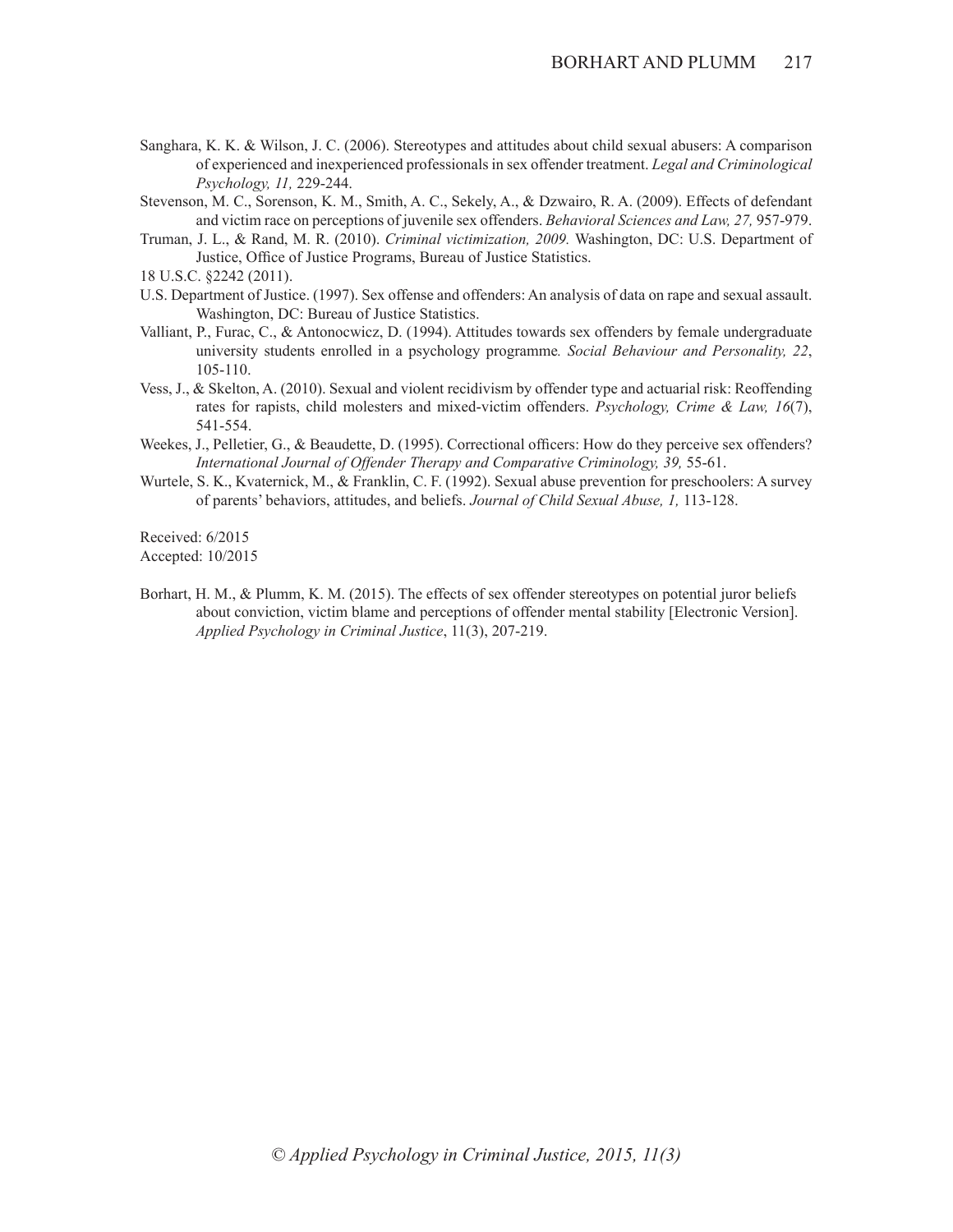### **APPENDIX A**

Differences based on "known to victim" manipulation appear in parentheses. Differences among the support conditions are underlined.

### *No support*

### *Suspect Charged in Connection with Park Rape*

Police have charged a local MN man in connection to the rape in the park that occurred earlier this month. The man, Mr. Joseph Collins, 22, has been charged with felony sexual assault after DNA evidence obtained with a rape kit examination of the victim was found to match that of Mr. Collins. Collins entered a plea of not guilty.

Police say that they have several eyewitnesses placing Collins in the park that day, along with the victim, a local woman aged 20. According to the victim Collins, who she reports was an acquaintance (a stranger), followed her into a secluded wooded area of the park. He pushed her to the ground and sexually assaulted her.

Neighbors say that Collins is a quiet man and generally keeps to himself. Coworkers report that Collins is socially awkward and that they tend to feel uncomfortable around him. The trial date has not yet been set.

# *Friends support*

### *Suspect Charged in Connection with Park Rape*

Police have charged a local MN man in connection to the rape in the park that occurred earlier this month. The man, Mr. Joseph Collins, 22, has been charged with felony sexual assault after DNA evidence obtained with a rape kit examination of the victim was found to match that of Mr. Collins. Collins entered a plea of not guilty.

Police say that they have several eyewitnesses placing Collins in the park that day, along with the victim, a local woman aged 20. According to the victim Collins, who she reports was an acquaintance (a stranger), followed her into a secluded wooded area of the park. He pushed her to the ground and sexually assaulted her.

Neighbors say that Collins is a very friendly and social man who often entertains many people at his home. Coworkers report that Collins is sociable and that they enjoy talking to him both during and after work. The trial date has not yet been set.

### *Fiancée support*

### *Suspect Charged in Connection with Park Rape*

Police have charged a local MN man in connection to the rape in the park that occurred earlier this month. The man, Mr. Joseph Collins, 22, has been charged with felony sexual assault after DNA evidence obtained with a rape kit examination of the victim was found to match that of Mr. Collins. Collins entered a plea of not guilty.

Police say that they have several eyewitnesses placing Collins in the park that day, along with the victim, a local woman aged 20. According to the victim Collins, who she